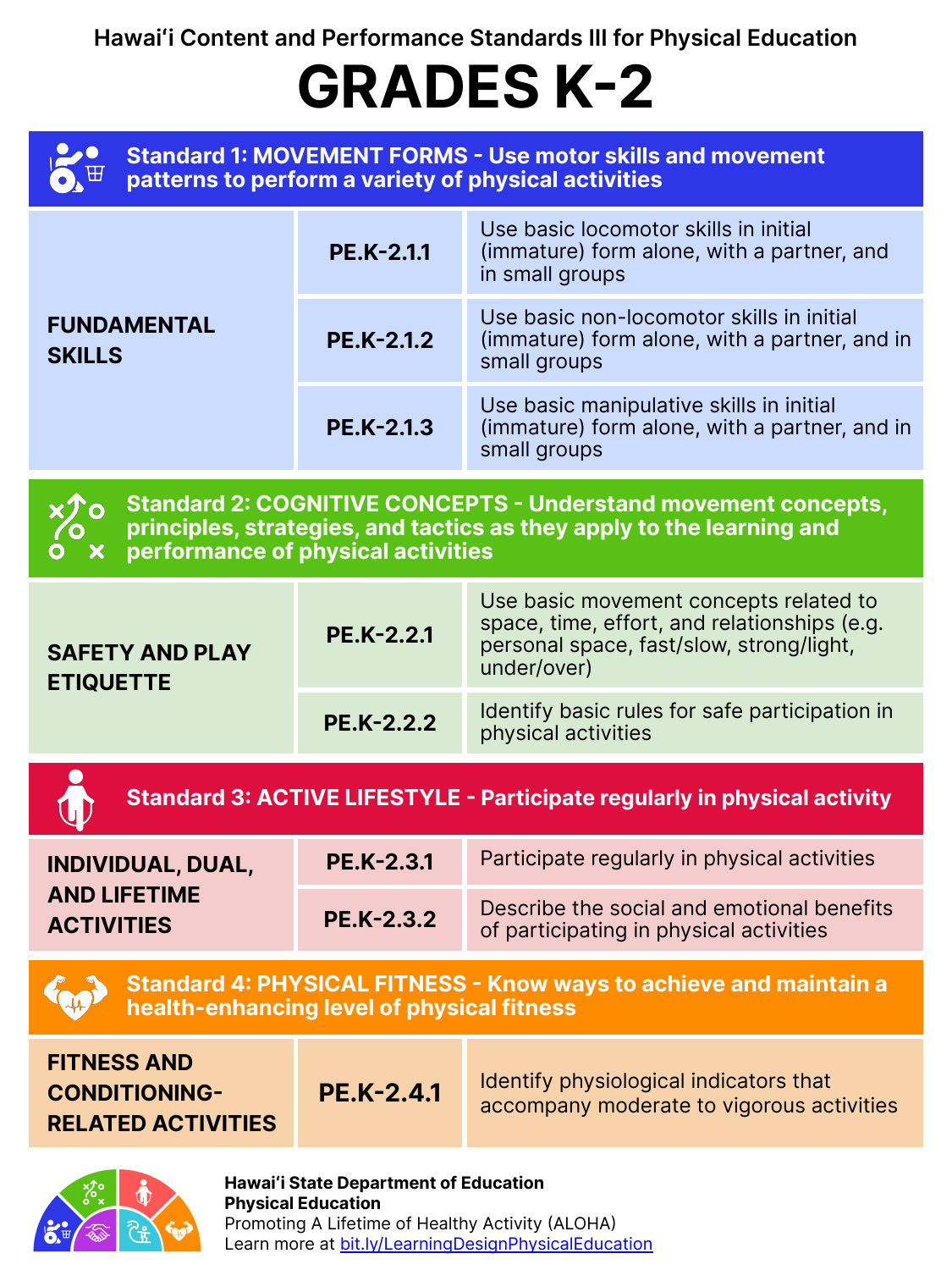| <b>FUNDAMENTAL</b><br><b>SKILLS</b>                              | PE.3-5.1.1 | Use locomotor and non-locomotor skills in a mature<br>(proper) form                                                   |
|------------------------------------------------------------------|------------|-----------------------------------------------------------------------------------------------------------------------|
|                                                                  | PE.3-5.1.2 | Use manipulative skills in a mature (proper) form                                                                     |
| <b>MODIFIED/LEAD-UP</b><br><b>GAMES AND</b><br><b>ACTIVITIES</b> | PE.3-5.1.3 | Use combinations of mature (proper) movement<br>forms, including locomotor, non-locomotor, and<br>manipulative skills |



**Hawaiʻi Content and Performance Standards III for Physical Education**

## **GRADES 3-5**

**Standard 2: COGNITIVE CONCEPTS - Understand movement concepts, principles, strategies, and tactics as they apply to the learning and performance of physical activities**

| <b>MODIFIED/LEAD-UP</b><br><b>GAMES AND</b><br><b>ACTIVITIES</b> | PE.3-5.2.1 | Apply movement tactics in simple and modified<br>activities          |
|------------------------------------------------------------------|------------|----------------------------------------------------------------------|
| <b>SAFETY AND PLAY</b><br><b>ETIQUETTE</b>                       | PE.3-5.2.2 | Identify procedures for safe participation in physical<br>activities |



Promoting A Lifetime of Healthy Activity (ALOHA) Learn more at [bit.ly/LearningDesignPhysicalEducation](https://bit.ly/LearningDesignPhysicalEducation)

### **Standard 3: ACTIVE LIFESTYLE - Participate regularly in physical activity**

| <b>INDIVIDUAL, DUAL,</b><br><b>AND LIFETIME</b> | PE.3-5.3.1 | Participate regularly in physical activities that<br>contribute to an active lifestyle and bring personal<br>enjoyment |
|-------------------------------------------------|------------|------------------------------------------------------------------------------------------------------------------------|
| <b>ACTIVITIES</b>                               | PE.3-5.3.2 | Describe the health-related benefits of regular<br>participation in physical activities                                |



**Standard 4: PHYSICAL FITNESS - Know ways to achieve and maintain a health-enhancing level of physical fitness**

| <b>FITNESS AND</b><br><b>CONDITIONING-</b><br><b>RELATED</b><br><b>ACTIVITIES</b> | PE.3-5.4.1 | Identify the components of health-related physical<br>fitness                                                              |
|-----------------------------------------------------------------------------------|------------|----------------------------------------------------------------------------------------------------------------------------|
|                                                                                   | PE.3-5.4.2 | Use appropriate methods to monitor physiological<br>changes before, during, and after physical activity                    |
|                                                                                   | PE.3-5.4.3 | Describe ways in which moderate to vigorous<br>physical activities can improve the health-related<br>components of fitness |



### **Hawaiʻi State Department of Education Physical Education**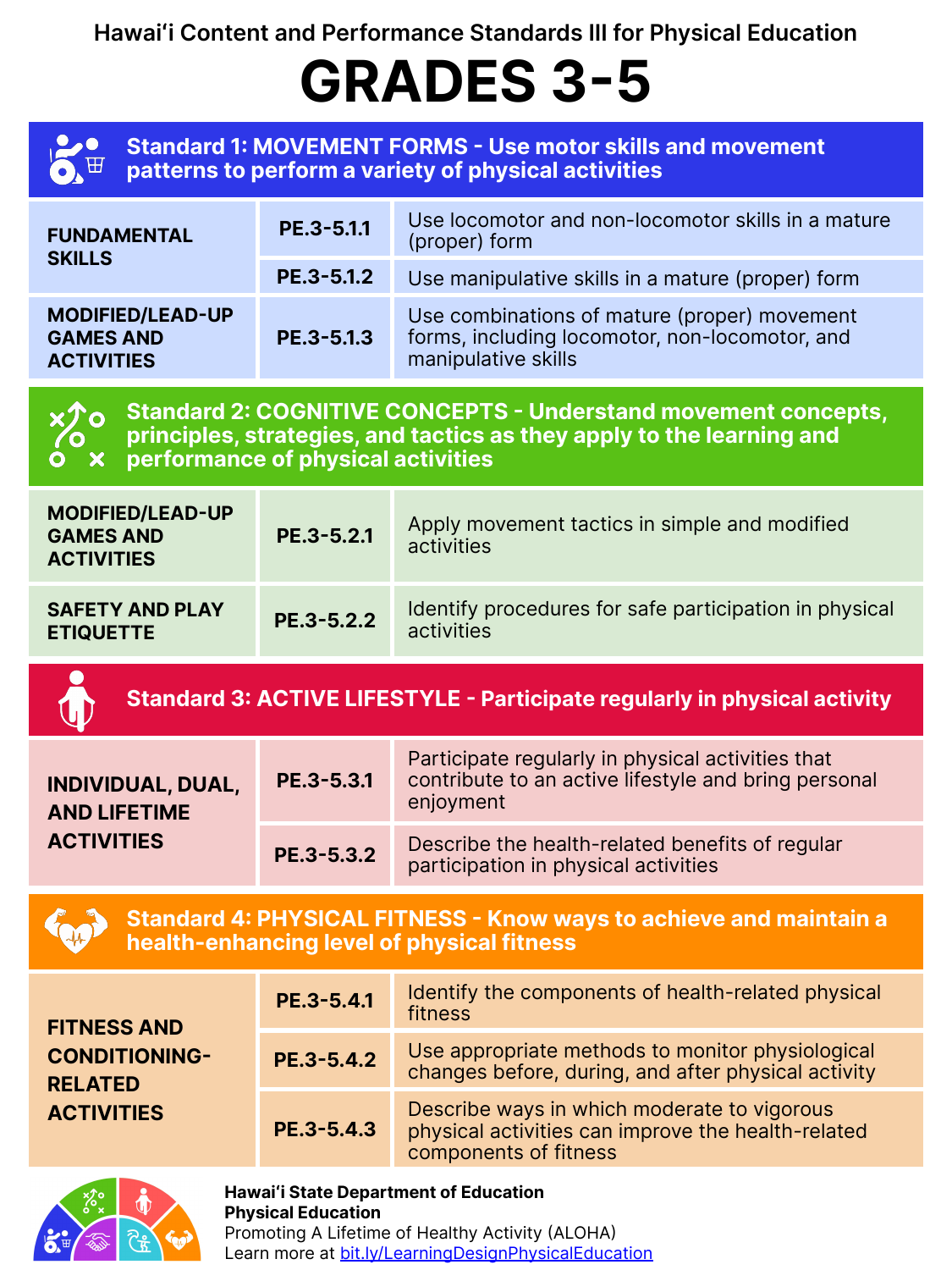| <b>FUNDAMENTAL</b><br><b>SKILLS</b>                              | PE.6-8.1.1 | Use mature (proper) movement forms appropriately in<br>the context of modified games or activities, such as<br>sports, dance, exercise, and gymnastics |
|------------------------------------------------------------------|------------|--------------------------------------------------------------------------------------------------------------------------------------------------------|
| <b>MODIFIED/LEAD-UP</b><br><b>GAMES AND</b><br><b>ACTIVITIES</b> | PE.6-8.1.2 | Use combinations of movement forms in the context<br>of modified games or activities, such as sports,<br>dance, exercise, and gymnastics               |



### **Hawaiʻi Content and Performance Standards III for Physical Education**

# **GRADES 6-8**

**Standard 2: COGNITIVE CONCEPTS - Understand movement concepts, principles, strategies, and tactics as they apply to the learning and performance of physical activities**

| <b>FUNDAMENTAL</b><br><b>SKILLS</b>        | PE.6-8.2.1 | Identify strategies to improve performance of<br>movement skills           |
|--------------------------------------------|------------|----------------------------------------------------------------------------|
| <b>TEAM SPORTS</b>                         | PE.6-8.2.2 | Describe basic strategies for simple and modified<br>activities            |
| <b>SAFETY AND PLAY</b><br><b>ETIQUETTE</b> | PE.6-8.2.3 | Apply rules and etiquette for safe participation in<br>physical activities |



Promoting A Lifetime of Healthy Activity (ALOHA) Learn more at [bit.ly/LearningDesignPhysicalEducation](https://bit.ly/LearningDesignPhysicalEducation)

### **Standard 3: ACTIVE LIFESTYLE - Participate regularly in physical activity**

| <b>INDIVIDUAL, DUAL,</b><br><b>AND LIFETIME</b><br><b>ACTIVITIES</b> | PE.6-8.3.1 | Identify opportunities for physical activity outside of<br>the physical education class                  |
|----------------------------------------------------------------------|------------|----------------------------------------------------------------------------------------------------------|
|                                                                      | PE.6-8.3.2 | Participate regularly in moderate to vigorous physical<br>activities to meet personal goals              |
|                                                                      | PE.6-8.3.3 | Explain the relationship between a healthy lifestyle<br>and regular participation in physical activities |

**Standard 4: PHYSICAL FITNESS - Know ways to achieve and maintain a health-enhancing level of physical fitness**

| <b>FITNESS AND</b><br><b>CONDITIONING-</b> | PE.6-8.4.1 | Describe the principles of training and conditioning<br>and how they affect the components of<br>health-related fitness |
|--------------------------------------------|------------|-------------------------------------------------------------------------------------------------------------------------|
| <b>RELATED</b><br><b>ACTIVITIES</b>        | PE.6-8.4.2 | Set goals for improving the components of personal<br>health-related physical fitness                                   |



#### **Hawaiʻi State Department of Education**

#### **Physical Education**